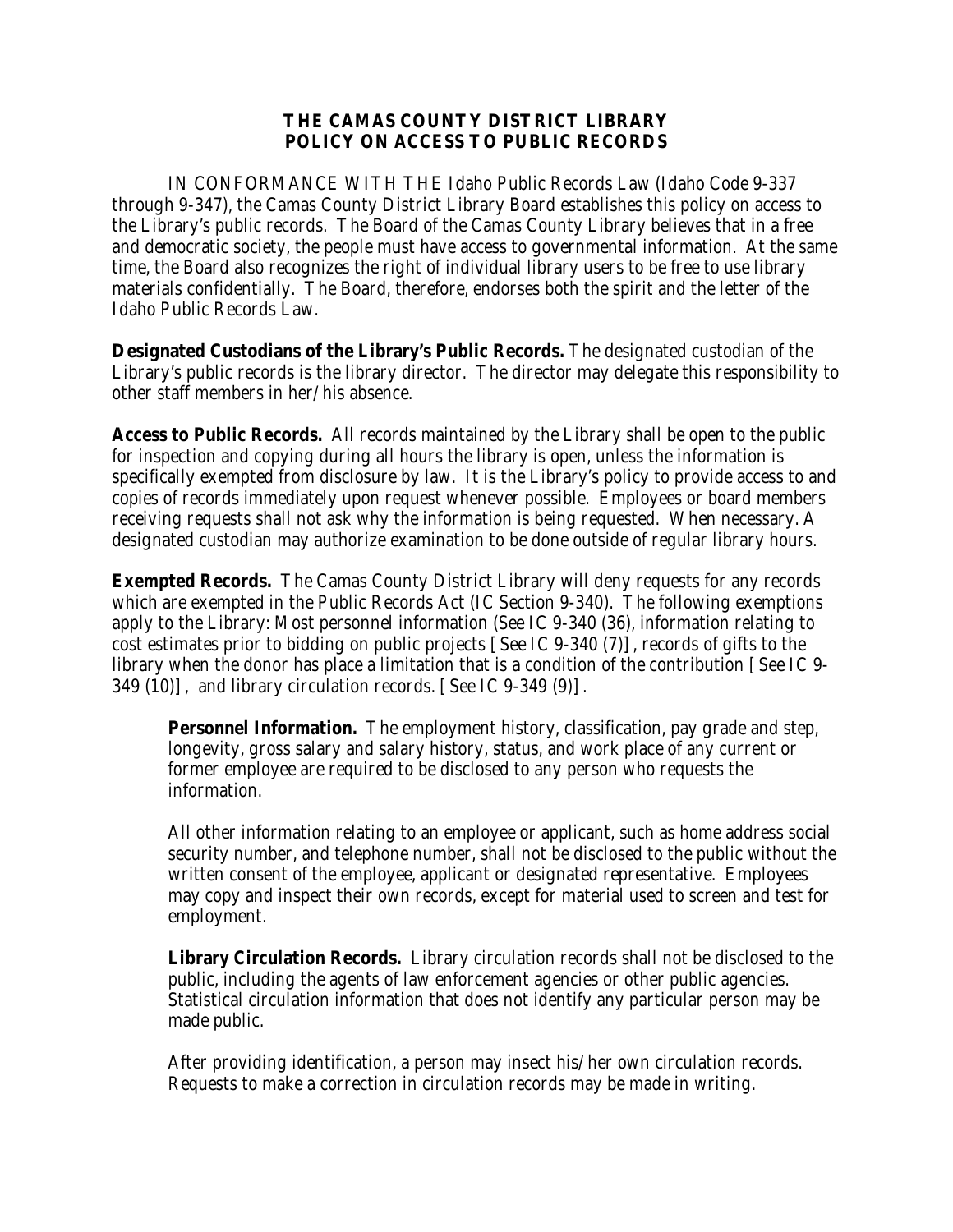**Maintenance of Exempted Records.** Exempted records and exempted information shall be kept separate from records and information that is accessible to the public.

## **Procedure for Requesting Public Records.**

- 1. A written request for public records will not be required if the information can be routinely provided by the library.
- 2. A request for records shall be granted or denied within three (3) days.
- 3. If a longer time is required to locate and retrieve the requested records, a written request will be required. The designated custodian will determine whether the request can be granted within three (3) days.
- 4. All requests shall be filled in whole or in part within ten (10) working days. If no answer is provided within ten (10) workind days. The request will be deemed to be denied.
- 5. **Photocopy fees.** No fee is charged for examining public records. If copies of public records are requested, the Library will charge 10 cents per copy This is the Library's actual cost for making a copy, and does not include administrative or labor costs for finding the rocords or making the copies.
- 6. **Mailing and Faxing Records.** Upon written request, the Library will mail records to the person making the request. The person must provide a stamped, selfaddressed envelope large enough to contain the requested records, and any postage cost in excess of \$2.00.

## **Denial of Requests.**

- . If there is any doubt about whether information shoud be disclosed, the staff member receiving the request shall immediately direct it to the designated custodian. The custodian shall ask for the request in writing. It is the Library's policy that such a request shall re reviewed by the Library's attorney.
- 2. If a request for a record is denied in whole and in part, a designated custodian shall notify the person making the request in writing. This notification shall:
	- a. State that the library's attorney has reviewed the request.
	- b. Reference the section of law which exempted these records from public access.
	- c. give information about the appeals process, which is to institute proceedings in district court.

d. include a certificate of mailing stating: I hereby certify that the original of the letter was deposited in the United States mail, postage prepaid, this \_\_\_\_day